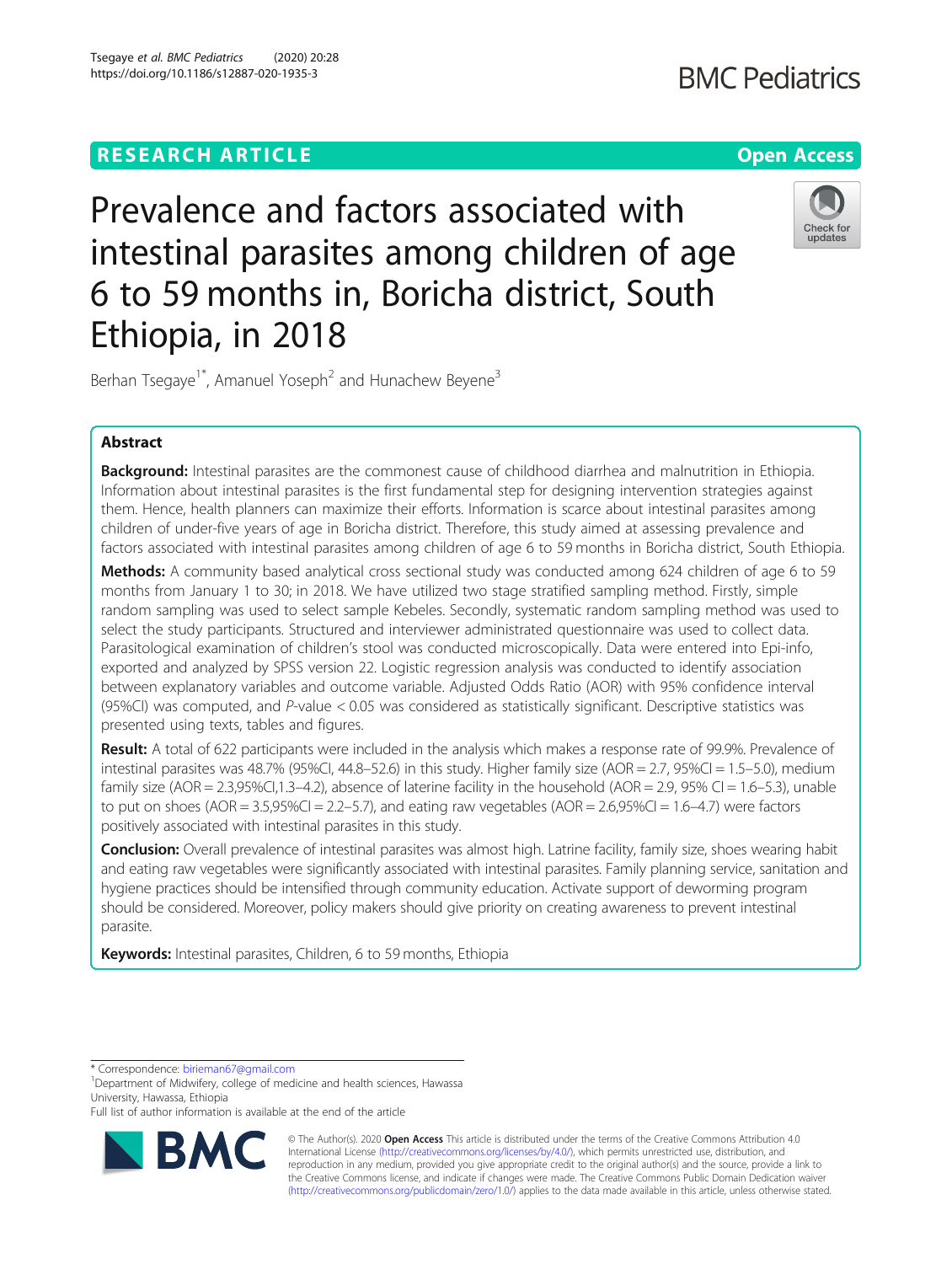# Background

Intestinal parasites are inhabitants of gastro-intestinal tract. They can cause malnutrition on different population groups. Children and poor people are the most vulnerable groups since they have more chance of contact with contaminated soil in their daily life [[1\]](#page-6-0). Poor personal hygiene and lack of clean water are the main causes of intestinal parasites. Intestinal parasites could exist predominantly in polluted, overcrowded and dirty places [\[2](#page-6-0)]. Intestinal parasites are manifested by diarrhea, abdominal cramp, vomiting and weight loss. These symptoms can be more severe among children, under nourished and immune compromised patients than other group of population [[3](#page-6-0)–[5](#page-6-0)]. Diarrhea is a predominant consequence of intestinal parasites. It is the leading cause of mortality and morbidity of under five children [[6](#page-6-0)–[8\]](#page-6-0). In addition, it can aggravate protein energy malnutrition, anemia and other nutrient deficiencies [\[9](#page-6-0)]. Moreover, intestinal parasites have been associated with short and long term complications on children. These include the following health complications: stunting, physical weakness, insufficient educational achievement, poor reproductive health, and low economic development [[10,](#page-6-0) [11\]](#page-6-0).

Intestinal parasites are the most prevalent infections among children of poor and rural families since they have contacts with soil on their farm in most of the time. So, children are more prone for infective larvae through direct or indirect transmission route [\[1](#page-6-0)]. Children of under-five years of age are the most vulnerable group due to their low immunity status. Hence, they need special care and follow up [[12\]](#page-6-0). Despite the existence of different prevention strategies like, chemotherapy and health promotion, intestinal parasites are a widely spread problem in the world [\[13](#page-6-0)]. According to Ethiopia Schistosomiasis and soil-transmitted Helminthes control program report, there is a short term target of reduction of the current heavy and moderate soil transmitted helminthic infection intensity to less than 1% at the end of the program in Ethiopia  $[14]$  $[14]$  $[14]$ . But, a study conducted in Babile town, Eastern Ethiopia shows that prevalence of intestinal helminthes is 27.2% [[15\]](#page-6-0). A. *lumbricoides* and *T. trichiura* are the commonest and widely distributed parasites throughout Ethiopia [[16\]](#page-6-0). Besides, protozoa are the other dominant infections which exert huge impact in Ethiopia [[4\]](#page-6-0).

When prevalence of intestinal parasites is less than 20%, it is considered as lowest. Moreover, it is considered as moderate when it is from 20 to 50%. It is also classified as heavy when the prevalence is greater than 50% [[17](#page-6-0)]. The long term global target is to eliminate mortality and morbidity associated with intestinal parasites among children by 2020 [[18\]](#page-6-0). According to Boricha health office report, intestinal parasites affect almost all

Kebeles of the district. Preventive and curative actions were performed. Among these, all school age children were dewormed every two to five years regularly. The commonest type of toilet was a pit latrine without a slab or open pit in the district [\[19](#page-6-0)]. Farming activity is the main source of income in Boricha district; inhabitants of district mainly produce Enset, cash crops (khat, coffee) and livestock. Unclean drinking water source, poor hygienic condition and frequent drought in the district results high burden of the under-nutrition and intestinal parasites [[20\]](#page-6-0). Poor hygiene related diseases, like acute watery diarrhea and intestinal parasites, are among the leading causes of childhood morbidity and mortality [[19\]](#page-6-0). Although many studies have been conducted about intestinal parasites in Ethiopia [[21](#page-6-0), [22](#page-6-0)]. Information is scarce in the current study area about intestinal parasites among children of age 6 to 59 months. Moreover, most previous studies were focused on school aged children but studies were limited among children aged 5 to 59 months. Therefore, the main aim of this study is to assess prevalence and factors associated with intestinal parasite infections among children of 6 to 59 months in Boricha district, South Ethiopia, in 2018.

# Methods

#### Study area

The study was carried out at Boricha district, Sidama zone, South Ethiopia. It is located 206 km from Addis Ababa, the capital city of Ethiopia, and 32 km from Hawassa main city of Southern nation nationalities and peoples of Ethiopia. According to the 2018 Ethiopian central statistical agency report, the total population of the district was estimated to be 325,636. From these, nearly all (97%) population live in rural area. Children of 6 to 59 months' age account of 13.94% of the population. Boricha consists of 4 urban and 39 rural Kebeles. The health service coverage of the district was 85%. It has one government district hospital, ten health centers, thirty-nine health posts and eight private clinics.

#### Study design, period and population

Community based cross sectional study was carried out in Boricha district from January 1st to 30th, 2018. The source population were all children aged 6 to 59 months who live in Boricha district. The study population were children aged 6 to 59 months who lived in randomly selected household. Those children whose family lived less than 6 months, took preventive chemotherapy (deworming), and treated recently for intestinal parasites were excluded from this study.

#### Sample size determination and sampling technique

Sample size was calculated by using single population proportion formula in consideration of the following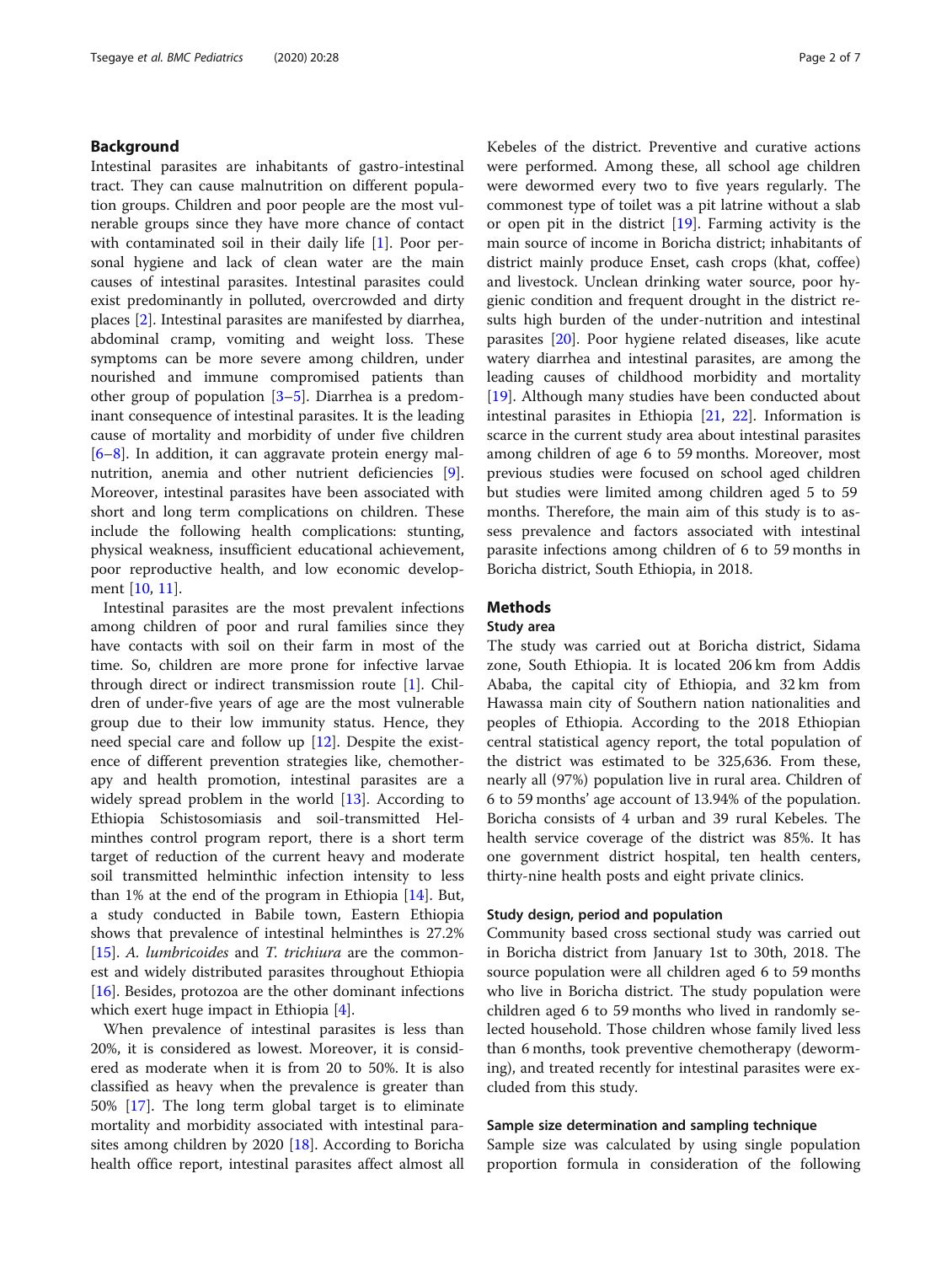assumptions: The prevalence of intestinal parasites was taken as 24.3% [\[23](#page-6-0)], 95% confidence level, 5% margin of error. Thus,  $n = z^2 pq/d^2$ . Then,  $n = 1.96^{2*}0.243(0.757)/$  $0.05 = 283$ . By using a design effect of 2 and adding  $10\%$ non-response rate, a total sample sizes of 624 were included. Boricha was selected intentionally by considering its context of exposure for intestinal parasites and lack of previous research related to the problem. There are 43 Kebeles in the district. Of these, 4 were urban and 39 were rural Kebeles. A two stage sampling technique was applied to select the representative sample size of this study. Firstly, eight Kebeles were selected using simple random sampling based on their proportion of place of residence which satisfy 20–30% of the total district Kebeles. Secondly, a sampling frame was prepared through census. It consisted of lists of household in the selected Kebeles. There were a total of 8482 children in the selected Kebeles. The calculated sample interval (K= N/n) was 14. Then, systematic random sampling strategy was used to select the study participants. The first child was identified by using simple random sampling strategy by using lottery method. Then, consecutive children were selected at a regular interval of 14th household. If there was no child from the household for consecutive visits, the next nearest child was included. One child was included by using lottery method when more than one child was present selected households. Each child was given a unique identifier to be identified during the socio-demographic and stool examination.

#### Study variables

In the current study, the outcome variable was presence of intestinal parasites. It is a binary outcome variable. Independent variables included socio-demographic, environmental and health seeking behavior variables. Sociodemographic variables included the following variables: age and sex of child, religion, ethnicity, family size, wealth index, maternal/paternal education and occupation, marital status and media availability. Environmental variables consisted of variables like, water source, availability of latrine, availability of safe excreta disposal, type of house and numbers of room. Health-seeking behavior variables included the following variables: personal hygiene practice, type of water consumption, water handling technique, hand washing practice, playing with soil, habit of eating raw vegetables and fruits and wearing shoes, health service availability, household food insecurity status and dietary diversity score.

## Operational definition

Intestinal parasite Is present when a child is infected with at least one intestinal parasite infection.

Family size Family size is defined as a total number of family members living in the household. Family size is classified as small when it is less than six. It is classified as medium when it is between six to eight, and it is classified as large when it is greater than eight.

# Data collection method and tools

Data were collected by face to face interview using a structured and pre-tested questionnaire. Data were collected in Sidama language from children's parents (caregivers). Interviewers have also inspected whether children wore shoe or not. Data were collected by eight diploma nurses, two laboratory technicians, and eight community health workers. Two health officers supervised data collection process.

#### Stool collection and examination

All parents / guardians/ were informed by health extension workers to bring their children of age 6 to 59 months to health posts. Parents or guardians were asked to provide about 2 g of fresh stool sample of their children using clean, tightly corked, leak proof containers. The sample was analyzed using wet mount technique and the remaining portion was concentrated using formal ether concentration technique  $[24]$  $[24]$ . The specimens were examined microscopically for the presence of eggs, trophozoites or cysts. Stool samples were collected from 622 children whose age was between 6 to 59 months for intestinal parasites examination.

## Data quality control

Questionnaire was prepared in English language, and translated into Sidama language (local language). Then, it was re-translated back to English to keep its consistency. Comparison was done between two versions to assess inconsistent and inaccurate data. It was pre-tested by 5% of sample size in Kebeles which were not included in the actual study area. Finally, any inconsistent and inaccurate data was re-adjusted accordingly. Data collectors and supervisors were given two-day training before the actual data collection time. The training was focused on the aim, procedure and data collection technique.

#### Data processing and analysis

Data were cleaned, coded and entered in to a computer using Epi data. Then, data were exported and analyzed by SPSS version 22. Descriptive statistics was used to show prevalence of intestinal parasites. Tables and graphs were formed to present data. Binary logistic analysis was done first and variables with  $p$ -value < 0.25 were considered as candidate for multivariable logistic regression. Model fitness was checked using Hosmer-Lemeshow test of goodness of fit before the actual logistic regression analysis. Adjusted Odds Ratio (AOR) with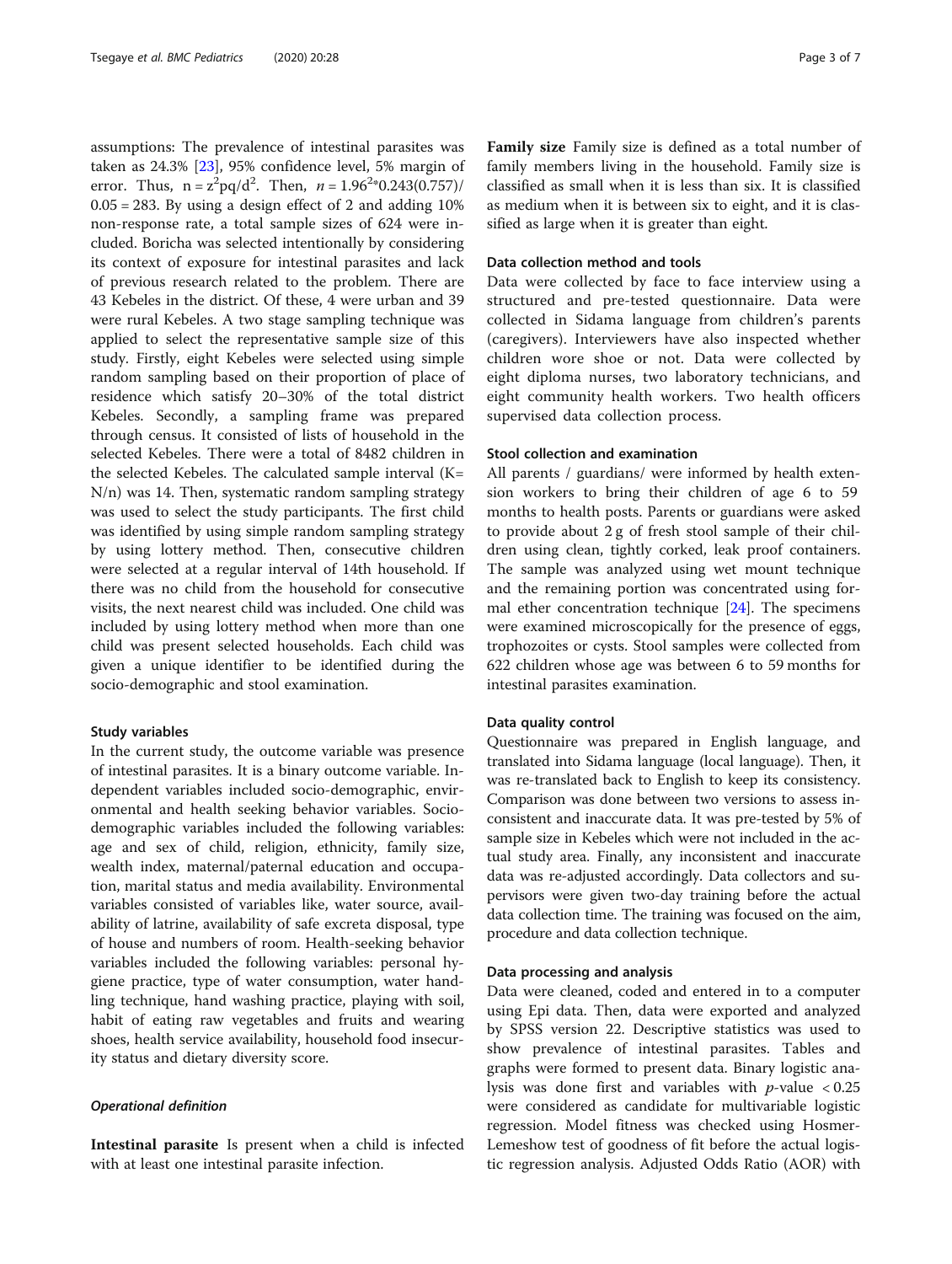95% confidence interval (CI was reported. Variables which have P-value of less than 0.05 in the multivariable logistic regression analysis was considered as significantly associated factors of intestinal parasites. Finally, those variables whose  $p$ -value less than 0.05 were considered as statistically significant in multi-variable logistic regression.

# Results

Table 1 presents socio-demographic characteristics of study subjects. From a total of 624 children who participate in this study, children who gave full response were 622 making a response rate of 99.9%. Mean age of children was 29.25 months. Nearly 510 (82%) of households got their income from farming activities. Four-hundredone (64.4%) and three-hundred- four (63.3%) of the parents never attended formal education. The studied households had a median family size of approximately six persons. Almost all of the households 614(98.7%) were headed by males. The two hundred-forty-two (38.9%) of the households had access to mass media (insert Table.1).

Households which got protected water sources were 485 (78%). The majorities (67.5%) of the study households had pit latrines without a slab. Two-hundred fiftytwo (40.4%) of children did not wear shoes. The majorities (65.8%) of households used a single room to sleep (insert Table.[2\)](#page-4-0).

# Prevalence of intestinal parasites among children of age 6 to 59 months

Giardiasis 255(41%) and ascariasis 280(45%) were common parasites among females. However, trichuriasis 180(27%) and hookworm 205(33%) were common among males. The overall prevalence of at least one intestinal parasite was 48.7% (95%CI, 44.8–52.6). The prevalence of protozoa was, Giardia lamblia 65(10.45%) and Entamoeba histoltica 29(4.66%). In addition, helminthes were, A. lumbricoides 67 (10.77%), Hookworm 49 (7.88%), T. trichiura 38 (6.1%), S. stercoralis 10 (1.6%) and Tinea species 8 (1.3%). Mixed infections accounted for 37 (5.94%) of children (insert Table.[3\)](#page-4-0).

#### Determinants of intestinal parasites

Results of multivariable logistic regression analysis are shown in Table [4](#page-5-0). Accordingly, wealth index, main source of drinking water, eating raw vegetables, absence of latrine, wearing shoe and family size were factors significantly associated with intestinal parasites. Children from large family size (more than eight family member) had 2.7 fold of higher odds of intestinal parasites than children from lower family size (AOR = 2.70; 95% CI = 1.5–5.0,  $P = 0.001$ ). In addition, children from medium family size (six to eight) had 2.3 more chance of infection than children of lower family size

|  |  |                                                         | <b>Table 1</b> Socio-demographic characteristics of study participants |
|--|--|---------------------------------------------------------|------------------------------------------------------------------------|
|  |  | in Boricha district, South Ethiopia, 2018 ( $n = 622$ ) |                                                                        |

| Variables                          | Categories                     | Number<br>(% )    |
|------------------------------------|--------------------------------|-------------------|
| Sex of child                       | Male                           | 305 (49%)         |
|                                    | Female                         | 317 (51%)         |
| Age of child                       | 6-11 months                    | 105<br>(24.5%)    |
|                                    | 12-23 months                   | 126<br>(20.3%)    |
|                                    | 24-59 months                   | 343<br>(55.2%)    |
| Ethnicity                          | Sidama                         | 596<br>$(95.8\%)$ |
|                                    | Others                         | 26 (4.2%)         |
| Religions                          | Protestant                     | 517<br>$(83.1\%)$ |
|                                    | Others                         | 105<br>$(16.9\%)$ |
| Family size                        | Small                          | 300<br>(48.2%)    |
|                                    | Medium                         | 117<br>(18.8%)    |
|                                    | Large                          | 205 (33%)         |
| Maternal educational status        | No formal education            | 401<br>$(64.4\%)$ |
|                                    | Primary education              | 159 (25.6)        |
|                                    | Secondary education &<br>above | 62 (10%)          |
| Paternal educational status        | No formal education            | 394<br>(63.3%)    |
|                                    | Primary education              | 122<br>$(19.6\%)$ |
|                                    | Secondary education &<br>above | 106 (17.1)        |
| The main occupation of the<br>head | Farmer                         | 505<br>(81.2%)    |
|                                    | Daily worker                   | 117<br>(18.8%)    |
| Wealth Index                       | Poorest                        | 154<br>$(24.8\%)$ |
|                                    | Poor                           | 72 (11.6%)        |
|                                    | Middle                         | 157<br>(25.2%)    |
|                                    | Rich                           | 117<br>(18.8%)    |
|                                    | Richest                        | 122<br>$(19.6\%)$ |

 $(AOR = 2.3,95\% CI, 1.3–4.2, p = 0.03)$ . The likelihood of getting intestinal parasites among children who had a habit of eating raw vegetables was 2.6 times higher than their counterparts  $(AOR = 2.65, 95 CI = 1.60-4.70, P = 0.002)$ . The odds of infection by intestinal parasites among children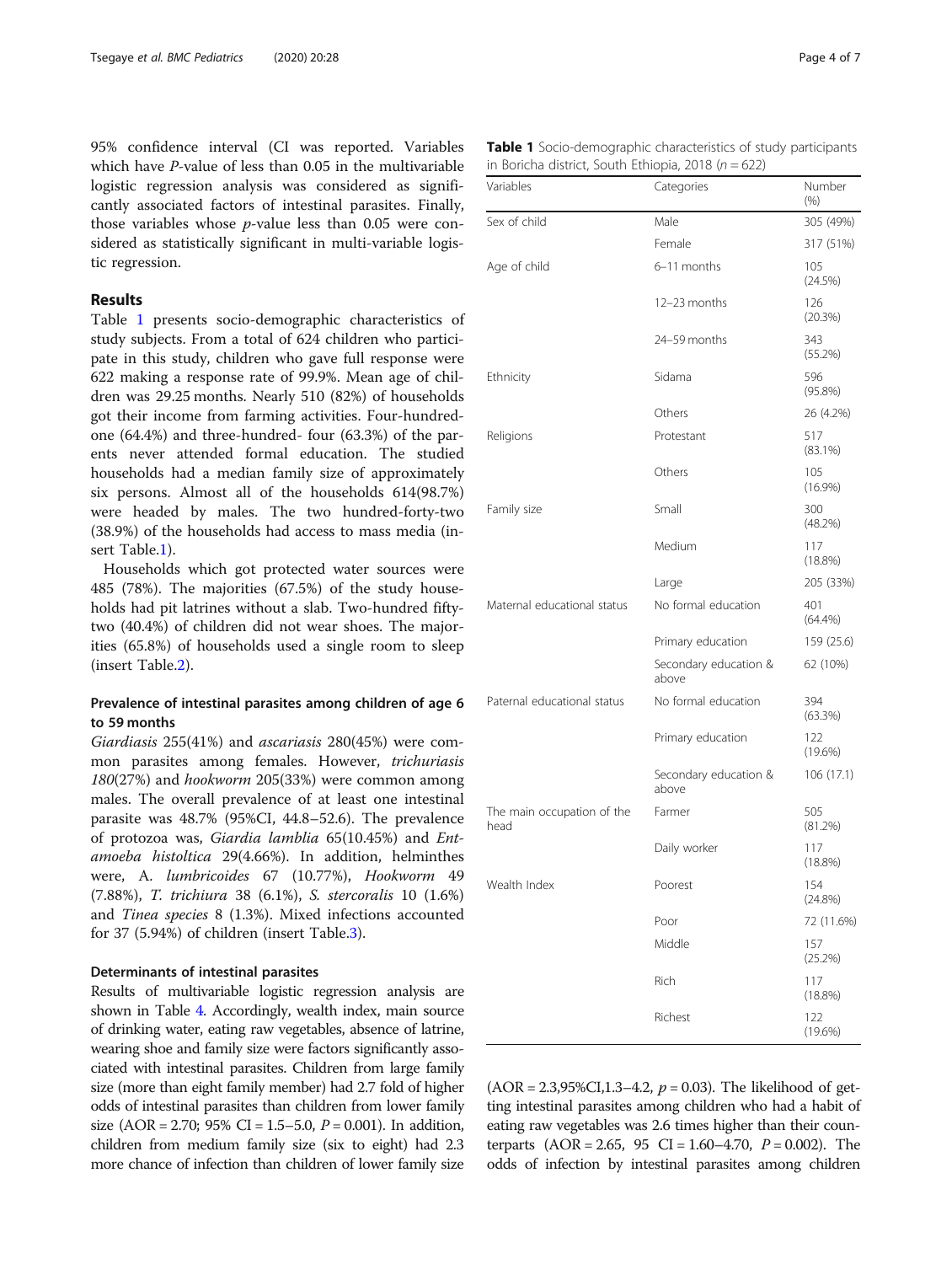<span id="page-4-0"></span>Table 2 The sanitation and personal hygiene condition of studied children aged 6–59 months, Boricha District, Southern Ethiopia, 2018 ( $n = 622$ )

| Variable                         | Categories                  | No (%)            |
|----------------------------------|-----------------------------|-------------------|
| The main source of drinking      | Protected                   | 485 (78%)         |
| water                            | Unprotected                 | 137 (22%)         |
| Availability of toilet facility  | yes                         | 449 (72.2%)       |
|                                  | No                          | 173 (27.8%)       |
| Types of latrine                 | Pit latrine without<br>slab | 420 (67.5%)       |
|                                  | Pit latrine with slab       | 29 (4.7%)         |
| Number of rooms used to sleep    | One                         | 408 (65.8%)       |
|                                  | Two                         | 214 (34.2%)       |
| Hand washing practice            | Yes                         | 394 (63.3%)       |
|                                  | no                          | 228 (36.7%)       |
| Shoes wearing habit              | Yes                         | 371<br>$(59.6\%)$ |
|                                  | No.                         | 251 (40.4%)       |
| Practice of eating raw vegetable | Yes                         | 184 (29.6%)       |
|                                  | No                          | 438 (70.4%)       |

living in the household with absence of latrine were 2.9 times higher than their counterparts  $(AOR = 2.9; 95\% \text{ CI} =$ 1.60–5.30,  $P = 0.001$ ). Unable to wore shoes, in contrast to wearing shoes showed an increased odds of infection by intestinal parasites  $(AOR = 3.5; 95\% CI = 2.20 - 5.70, P = 0.001)$ (insert Table[.4\)](#page-5-0).

# **Discussion**

Prevalence of intestinal parasite infection was 48.7% (95%CI, 44.8–52.6) in this study. Larger family size, medium family size, absence of laterine, unable to put on shoe, eating raw vegetable were factors positively associated with intestinal parasites. When the prevalence of intestinal parasite was reached to 50% and above, it is considered as high in Ethiopia. According to national

Table 3 prevalence of intestinal parasites among children of age 6–59 months in Boricha district, Southern Ethiopia, 2018  $(n = 622)$ 

| Variable                      | Categories            | No (%)      |
|-------------------------------|-----------------------|-------------|
| Types of infections           | Single                | 266 (42.8%) |
|                               | Mixed                 | 37 (5.9%)   |
| Types of intestinal parasites | Giardia lamblia       | 65 (10.45%) |
|                               | Entamoeba histoltica  | 29 (4.66%)  |
|                               | Ascaris lumbricoides  | 67 (10.77%) |
|                               | Trichiuris trichiuria | 38 (6.1%)   |
|                               | Hookworm              | 49 (7.88%)  |
|                               | Tinea species         | 8(1.3%)     |
|                               | Strongliod stercorias | 10 (1.6%)   |
|                               |                       |             |

classification of intestinal parasite prevalence, the finding of the current study is reached to high category [\[17](#page-6-0)]. In addition, it is far from short term national target reduction of intestinal parasite of less than 1% in Ethiopia. So, it is impossible to meet national target of eliminating parasites in 2020  $[14]$  $[14]$ . This finding is consistent with a study conducted in Hawassa Zaria,South Ethiopia (51.3%) and Senbete town,North Shoa,Ethiopia (52.3%) [[25,](#page-6-0) [26](#page-6-0)]. The possible explanation might be due to similarities of certain characteristics parents of children in the current study and studies mentioned above. These include the following factors: socio-economic status, level of awareness about the problem and life styles. Besides, it may be due to similar study population in these studies. This finding is higher than findings of studies conducted in Wonji Shoa Sugar Estate, Ethiopia (24.3%) [[23\]](#page-6-0) and Hawassa, South Ethiopia (26.6%) [\[27](#page-6-0)]. This might be explained by a number of factors. They were low socio-economic condition, specific climate, poor sanitary and hygiene condition in the current study area. On the contrary,this finding is lower than finding of a study conducted in Addis Ababa, Ethiopia (71.8%) [\[28](#page-6-0)]. The possible rational for this difference might be due to good personal hygiene practice and better life style modification like, good food handling was better among children in the current study than children in the above study. Moreover, better awareness was created about the problem among parents of children in the current study.

According to report of this study, the habit of eating raw vegetable was positively associated with intestinal parasites. This finding is consistent with finding of a study conducted in Thailand, Itabuna [[29](#page-6-0)]. The possible explanation might be that study participants eat raw vegetables and fruits without washing their hands. This rational is enhanced by the fact that green vegetables and fruits are the main source of food in both study areas. Participants might handle and utilize vegetables with unhygienic matter without washing them. This study also indicated that the absence of household latrine was associated with intestinal parasites positively. Similar findings were reported from studies conducted in Senbete and Bete towns, North Shoa, Ethiopia and Tseda health center North West Ethiopia [\[26,](#page-6-0) [30\]](#page-6-0). This might be due to contamination of water and food with human waste during open field defecation. Besides, lack of awareness about importance of hand washing practice after defecation can lead to easily contaminate people through food. In addition, open field defection could increase parasite infection. Ethiopians, especially people in this study area, have a habit of eating raw meat. Hence, cattle meat is contaminated by people's defecation during grassing. Shoe wearing practice was another important and statically significant factor in the current study. This result was consistent with studies conducted in North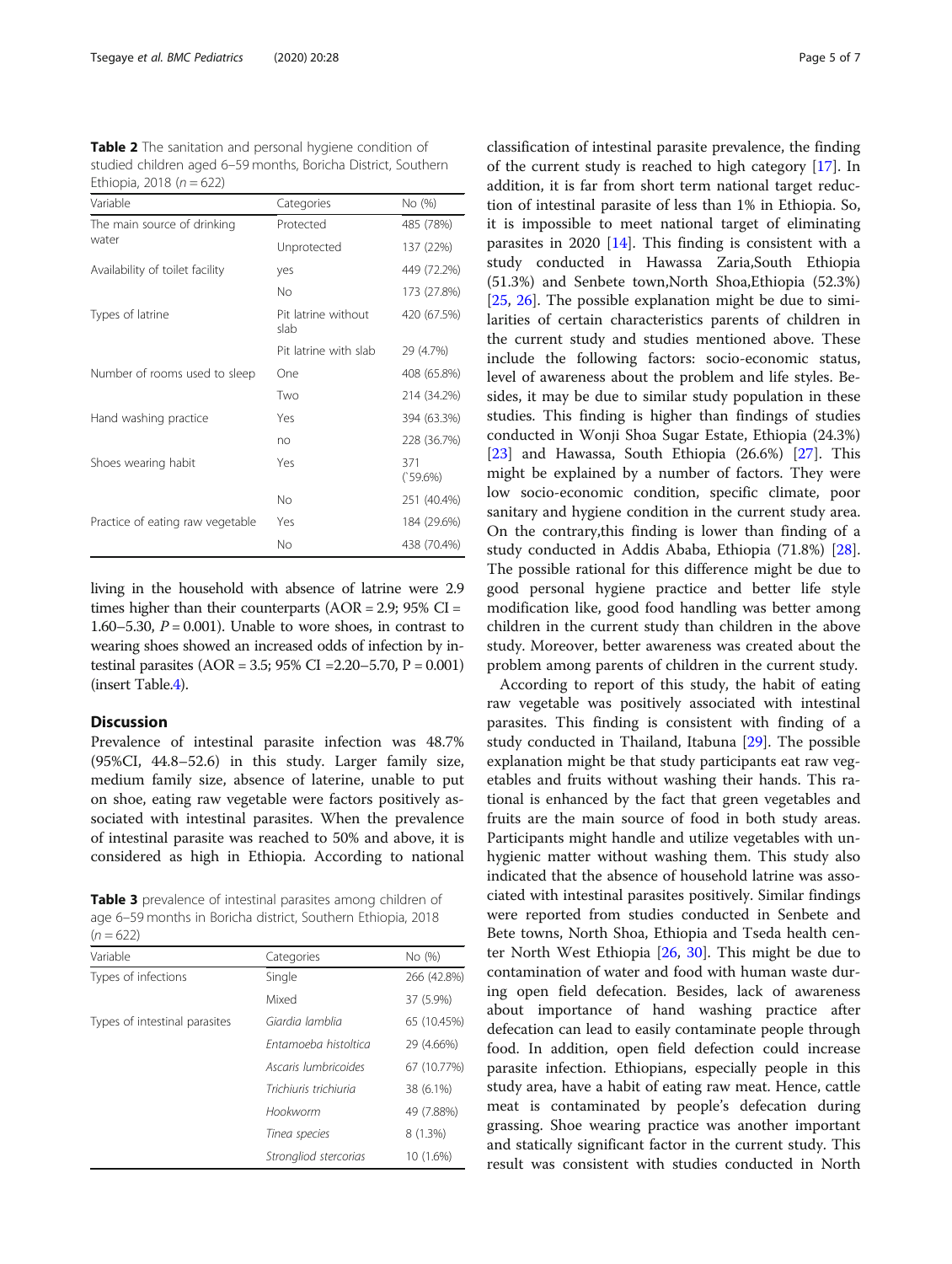<span id="page-5-0"></span>

| Table 4 Determinant of intestinal parasitic infections from backward stepwise (Wald) logistic regression in among children aged 6 |  |  |
|-----------------------------------------------------------------------------------------------------------------------------------|--|--|
| to 59 months, Boricha district, South Ethiopia, 2018 ( $n = 622$ )                                                                |  |  |

| Variable                 | Categories   | Intestinal parasites |     | COR (95% CI)          | AOR(95% CI)           | $p-$  |
|--------------------------|--------------|----------------------|-----|-----------------------|-----------------------|-------|
|                          |              | Yes                  | No  |                       |                       | value |
| Wealth index             | Poorest      | 113                  | 41  | $5.65$ $(3.35,9.5)^*$ | 1.04 (0.49,2.22)      | 0.62  |
|                          | Poor         | 39                   | 33  | $2.42$ (1.33,4.4)*    | 0.79(0.34, 1.78)      | 0.57  |
|                          | Middle       | 69                   | 88  | 1.6(0.98, 2.62)       | 0.57(0.29,1.10)       | 0.72  |
|                          | Rich         | 42                   | 75  | 1.14(0.67, 1.95)      | 0.57(0.28, 1.15)      | 0.64  |
|                          | Richest      | 40                   | 82  |                       |                       |       |
| Source of drinking water | Protected    | 199                  | 286 |                       |                       |       |
|                          | Unprotected  | 104                  | 33  | 4.52 $(3.13,7.62)^*$  | 1.14 (0.58,2.24)      | 0.351 |
| Raw vegetables & fruits  | Yes          | 143                  | 41  | 6.0 $(4.07,9.02)^*$   | $2.65$ $(1.6,4.7)$ ** | 0.002 |
|                          | No           | 160                  | 278 |                       |                       |       |
| Absence of latrine       | Yes          | 135                  | 38  | 5.9 $(4,8.9)$ *       | $2.9(1.6,5.3)$ **     | 0.001 |
|                          | No           | 168                  | 281 |                       |                       |       |
| Wearing Shoes            | Yes          | 127                  | 244 |                       |                       |       |
|                          | <b>No</b>    | 176                  | 75  | 4.5 $(3.2,6.4)^*$     | $3.5$ (2.2,5.7)**     | 0.001 |
| Family size              | Small        | 78                   | 222 |                       |                       |       |
|                          | Medium       | 71                   | 46  | 4.4 $(2.8,6.9)$ *     | $2.3(1.3,4.2)$ **     | 0.03  |
|                          | Large family | 154                  | 51  | $8.6$ (5.7,12.9)*     | $2.7(1.5.5)$ **       | 0.001 |

Key: 1 = reference categories; \* = Indicates significant association (P-value < 0.25); \*\* = Indicate the highly significant association (P-value < 0.05); COR Crude Odds Ratio, AOR Adjusted Odds Ratio, CI Confidence Interval

West Ethiopia [\[30\]](#page-6-0). This might be that parents of children were not informed about mode of transmission of parasites. Besides, children who walk on barefoot allowed penetration of their skin by the infective parasites. The current study also revealed that children live in large family size (more than eight) were positively associated with intestinal parasitic infections than children live in small family size. Similar finding reported from a study conducted in the Tigray region of Ethiopia [32]. This might be due to the fact that overcrowded family condition creates an increased opportunity for parasitic transmission. In addition, parents may not have time to care their child.

#### Limitation of the study

This study had a number of strengths. Among these strengths, the community based nature of this study is representative of all children in the age group of 6 to 59 months which is essential in appropriate policy strategy for effective prevention of intestinal parasites. Regardless of its strengths, this study had few limitations. First, due to a cross-sectional design, it was difficult to examine any potential temporal relationships. Second, there might be a recalling bias for some study variables. Finally, children are only recruited within a single month, and there may be seasonal fluctuations of the prevalence of intestinal parasite in the study area.

# Conclusion

This study demonstrated that prevalence of intestinal parasites is still high among children of age 6 to 59 months. The absence of latrine facility, habit of eating raw vegetables, large family size and unable to wear shoes were factors positively associated with intestinal parasites. Policy makers should give priority for personal hygiene and environmental sanitation. In addition, awareness creation should be enhanced on life style modification for prevention of intestinal parasite infections.

#### Abbreviations

AOR: Adjusted Odds Ratio; CI: Confidence Interval; IRB: Institutional Review Board; SPSS: Statistical Package for Social Science

#### Acknowledgements

The authors would like to pass their gratitude to Hawassa University for the approval of ethical clearance. We would like to extend our thanks to Southern health bureau, Boricha health office and respected Kebeles. The authors are also very grateful for data collectors and study participants. Our deep gratitude goes to Dr. Tarekegn Yoseph for his support. Finally, our special thanks go to Abebech Damasa for her genuine psychological support.

#### Authors' contributions

AY involved in initiation of the research question, prepared the research proposal, carried out the research, entered and analyze data and wrote the manuscript. HB conducted edition, advising, cooperatively prepared research tools and revised the manuscript. BT conceived, entered and analyze data, interpret data and drafted the final report. He wrote up and prepared manuscript. All authors read and approved the final manuscript.